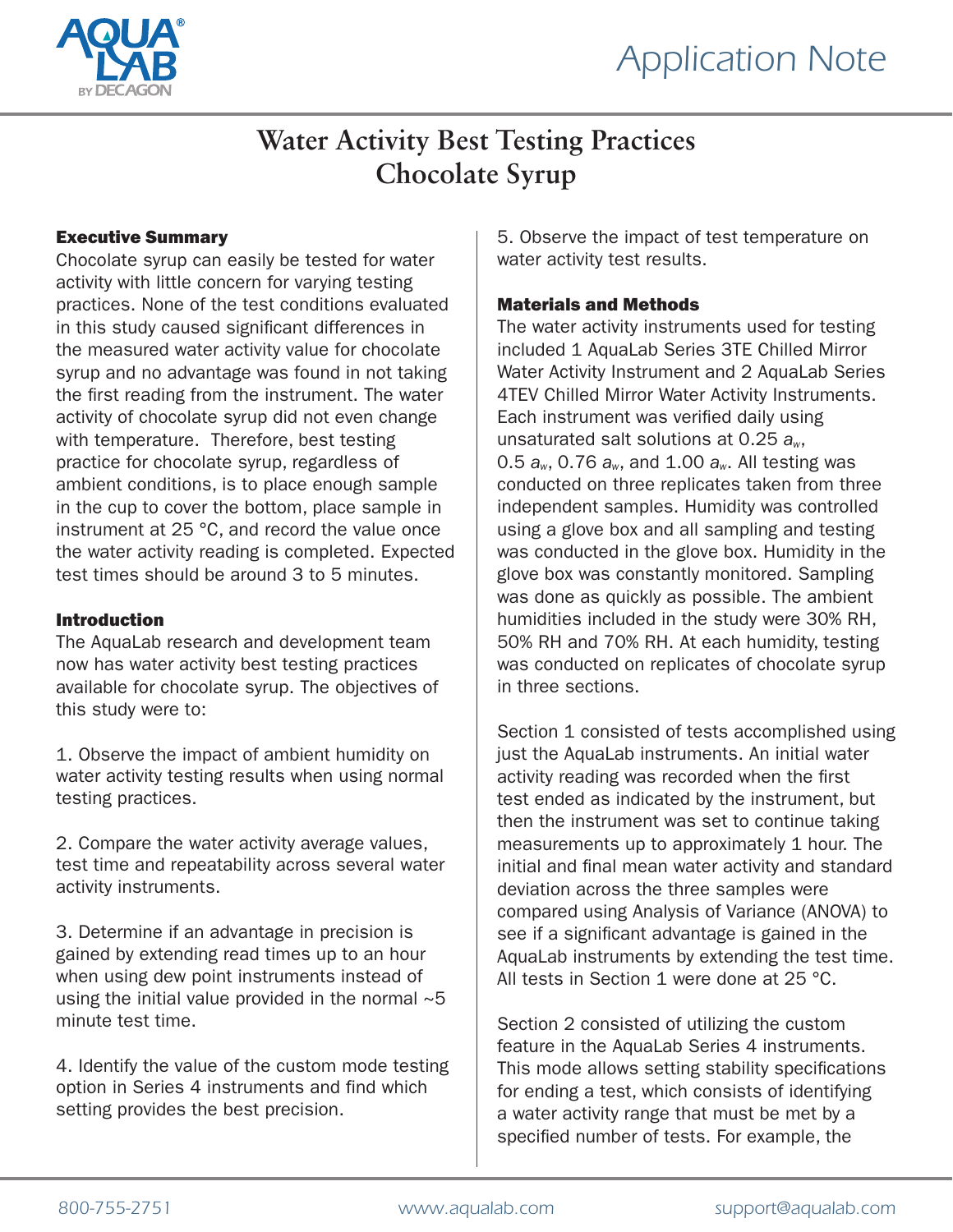

## *Application Note*

custom setting could be three tests and 0.003 *aw.* Once started, the instrument will then continue taking tests until three results are within ±0.003 *aw* of each other. To determine the preferred custom mode to achieve the highest combination of repeatability and speed, four custom mode settings were compared including: three tests within ±0.001 *aw*, five tests within ±0.001 *aw*, three tests within ±0.003 *aw*, and five tests within ±0.003 *aw.* Testing was conducted using 1 Series 4TEV instrument on three replicates from three samples. The mean water activity and standard deviation across all three samples was then compared using ANOVA to determine if one custom mode setting provides significantly better performance than another setting. All tests in this second set were done at 25 °C.

Section 3 consisted of observing the effect of temperature on the water activity readings of the product of interest. Water activity is temperature dependent, but the level of sensitivity depends on the product. To investigate the effects of temperature, each replicate from each of three samples was evaluated for water activity at 15 °C, 25 °C, and 45 °C. Mean water activity and test time were compared for each temperature at each humidity level to determine if temperature resulted in significant differences in water activity.

#### **Results**

#### Section 1

Keep in mind that the samples were only exposed to ambient humidity with no moisture barrier for short time during sampling. However, the starting humidity in the testing chamber of each instrument would be at ambient humidity when each test begins.

The results in Figure 1 indicate that the water activity test results for chocolate syrup were not impacted by ambient humidity. In addition, the

standard deviation of repeated readings was less than ±0.003 *aw* at all ambient humidity levels (Figure 1). The results suggest that the water activity of chocolate syrup is 0.84 *aw* regardless of the ambient humidity and acceptable test results can be obtained in as little as 4 minutes.



Figure 1. Average water activity, test times, and standard deviations of readings at 30%, 50%, and 70% relative humidity.

No significant advantage was gained by extending the test time on the AquaLab instruments to 60 minutes to more closely match the test time of the competitor instruments (Figure 2). Tukey's multiple mean test of initial and final values for each AquaLab instrument at each humidity level did not show significant differences and standard deviations were all below ±0.005 *aw*. This indicates that the results do not change if the test is run for 5 to 8 minutes versus running for one hour, debunking the idea that correct readings can only be obtained from continuous reads or long read times. In addition, standard deviations were not consistently better for long read times, indicating that letting the instrument take readings for extended test times does not improve the repeatability of test results (Figure 2).